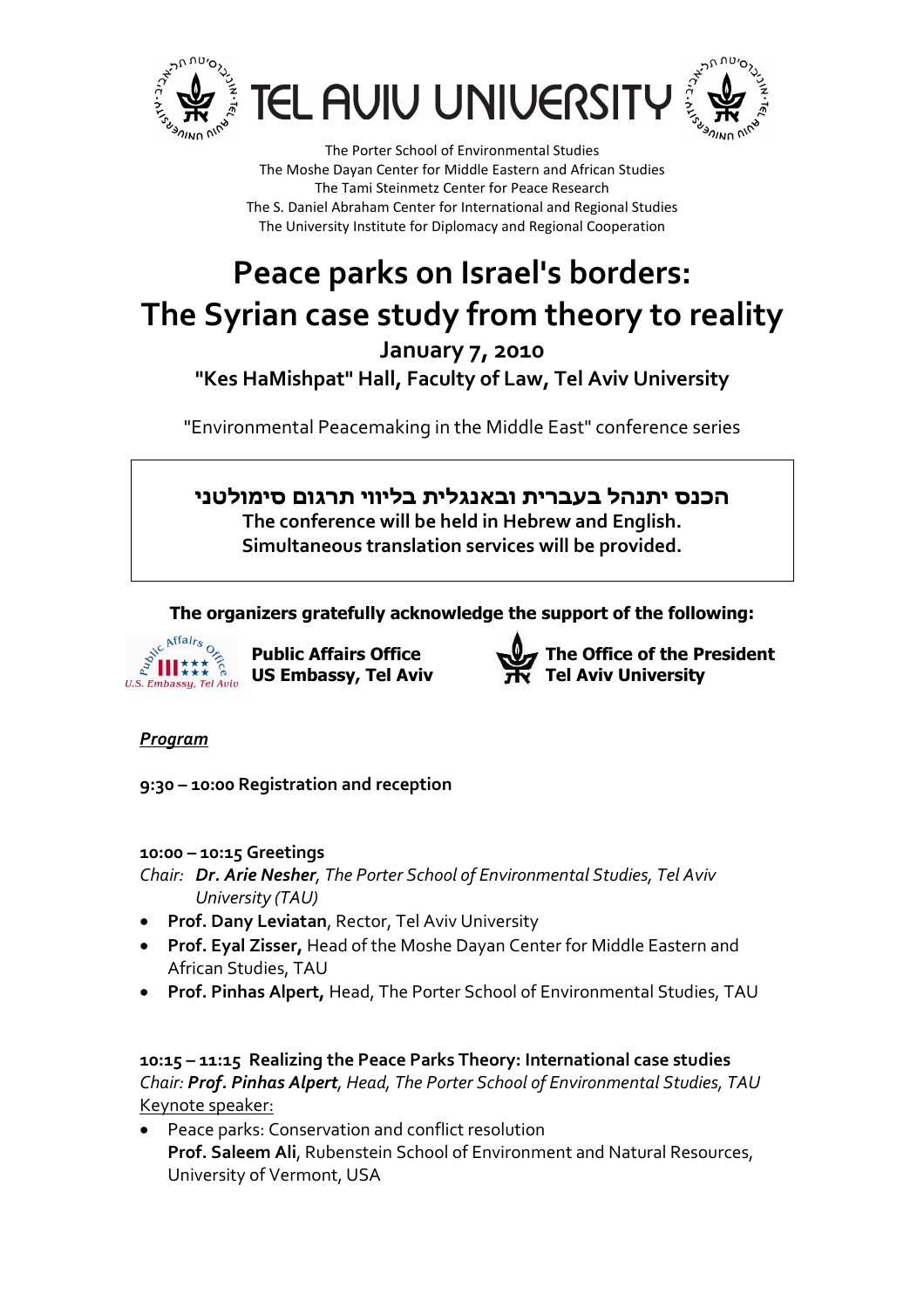





#### 11:15 – 12:15 Session One

## Peace Parks on Israeli Borders: Proposals from the past and present

Chair: Prof. Itzhak Schnell, Department of Geography, Faculty of Humanities, TAU

- "Past 'peace park' proposals on Israeli borders An overview" Shahar Sadeh, Porter School of Environmental Studies, Tel Aviv University
- "Peace parks on Israeli borders: Lessons from demilitarized zones in the 1950's and the South Sinai in the 1980's" Prof. Dan Rabinowitz, Department of Sociology and Anthropology, Faculty of Social Sciences, TAU
- "The Jordan River Peace Park: Post-conflict environmental peacebuilding between Israel and Jordan"

Gidon Bromberg, Israeli Director, Friends of the Earth Middle East

# 12:15 – 13:15 Lunch break

#### 13:15 – 14:15 Session Two

#### The Golan Heights: History, geography and ecology

Chair: Prof. Ra'anan Rein, Head, The S. Daniel Abraham Center for International and Regional Studies, TAU

- "The Golan Heights A critical habitat with global significance" Dr. Tamar Ron, Ecologist, biodiversity conservation consultant
- "Demography and settlements in the Golan Heights" Dr. Yigal Kipnis, Truman Institute, Hebrew University of Jerusalem (Golan Heights historian)
- "The history of borders in the Golan Heights" Prof. Gideon Biger, The Department of Geography and Human Environment, Faculty of Humanities, TAU

#### 14:15 – 14:30 Coffee break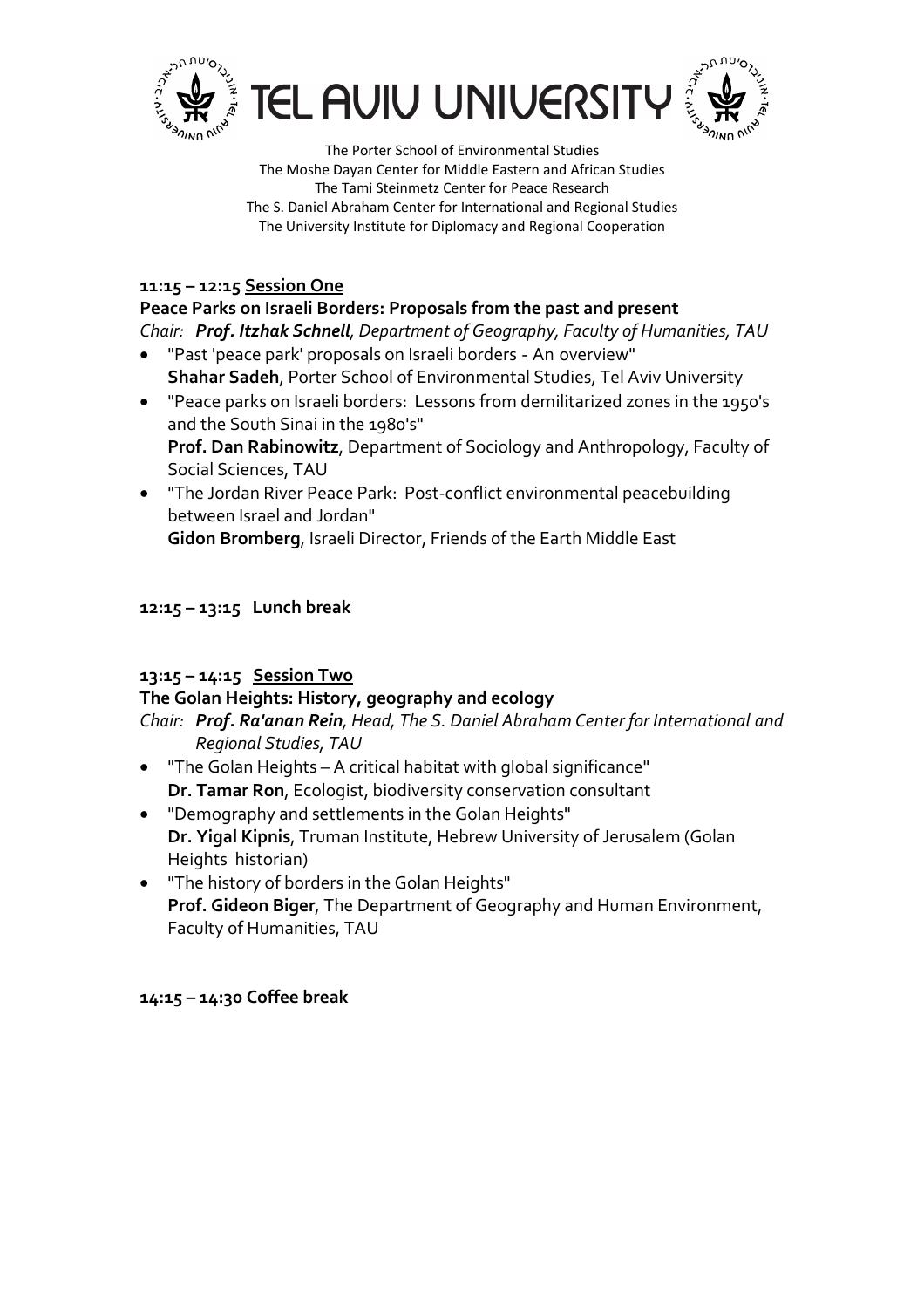





# 14:30 – 15:30 Session Three

The Golan Heights Park: Environmental peacemaking in action

- Chair: Prof. Ephraim Lavie, The Tami Steinmetz Center for Peace Research, TAU
- "Israeli-Syrian peace Track II negotiations and the proposed peace park" Dr. Alon Liel, Israeli-Syria Peace Society, former Director General, Israel Ministry of Foreign Affairs
- "Israel-Syria negotiations Lessons from the past" Prof. Eyal Zisser, Head of the Moshe Dayan Center for Middle Eastern and African Studies, TAU
- "A renewable energy peace park in the Golan as a framework to an Israeli-Syrian agreement"

Yehuda Greenfield-Gilat, SAYA Architecture & Consultancy Respondent: Valerie Brachya, Jerusalem Institute for Israel Studies

## 15:30 – 17:00 Session Four

## The Israeli-Syrian negotiations: Do peace parks have a role in conflict resolution?

Chair: Prof. Dan Rabinowitz, Department of Sociology and Anthropology, Faculty of Social Sciences, TAU

#### Speakers:

- Uri Sagie, Major-general (Res.), Former Head of the IDF Intelligence Unit
- Yehuda Harel, Head of the Golan Heights Settlements Committee

# Discussion

# Conference Steering Committee

- Prof. Eyal Zisser, The Moshe Dayan Center for Middle Eastern and African Studies, Tel Aviv University (TAU)
- Dr. Arie Nesher, The Porter School for Environmental Studies, TAU
- Prof. Dan Rabinowitz, Department of Sociology and Anthropology, TAU
- Dr. Uzi Rabi, The S. Daniel Abraham Center for International and Regional Studies, Department of Middle Eastern and African History, TAU
- Dr. Ephraim Lavie, The Tami Steinmetz Center for Peace Research, TAU
- Shahar Sadeh, The Porter School for Environmental Studies, TAU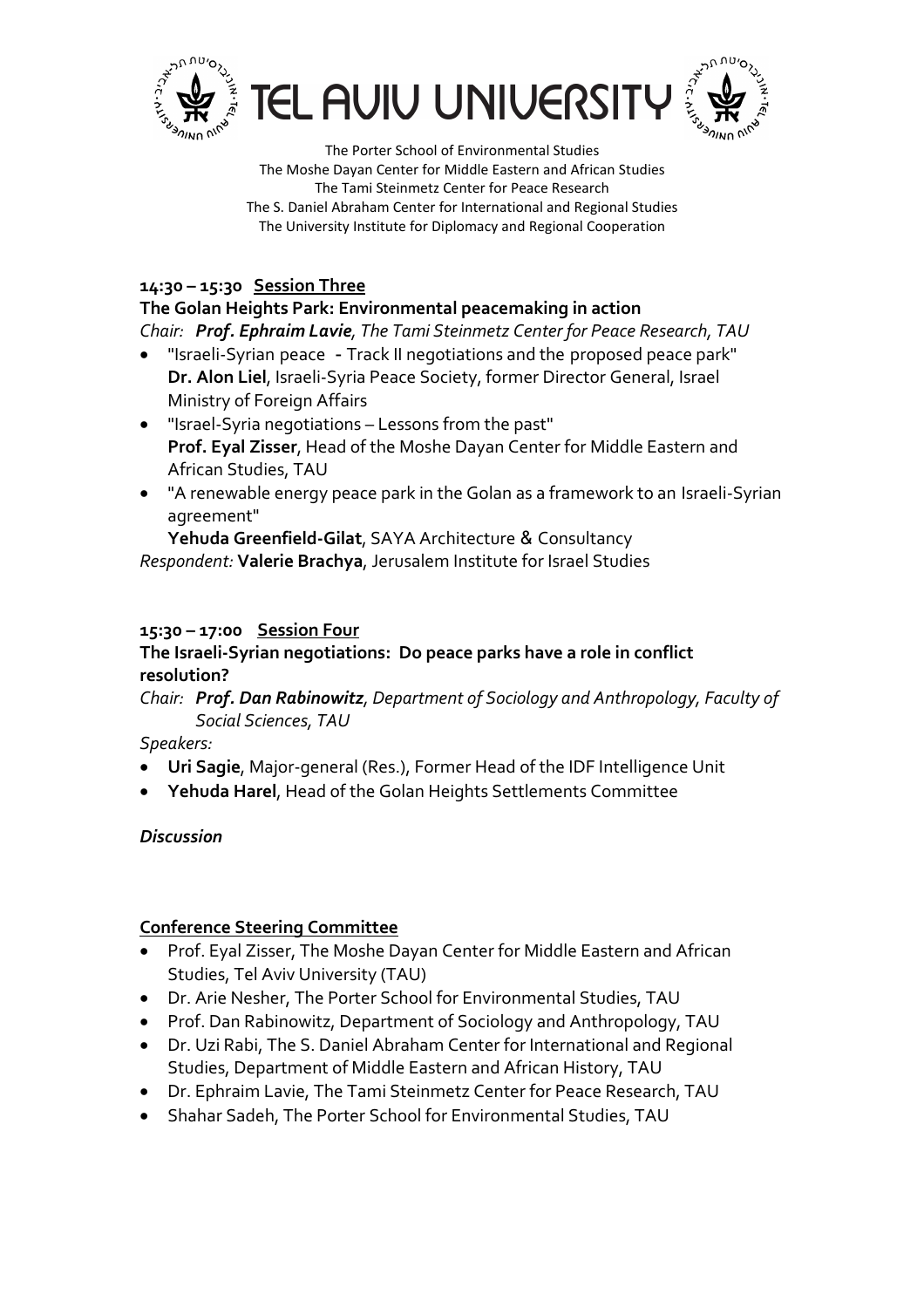





#### **Background**

A Transboundary Protected Area (TBPA), as defined by the International Union for Conservation of Nature (IUCN), is a protected area that spans across boundaries of multiple countries, where the political borders enclosed within it are abolished. This includes removal of all forms of physical boundaries, allowing free movement of people and animals within the designated area. However, a boundary around the area may be maintained to prevent unauthorized border crossings. Such areas are also known as "Peace Parks."

Peace parks are aimed at encouraging regulated tourism, sustainable development and goodwill between neighboring countries. Thus, an environmental project can become a tool for peace building and cooperation between rival states.

In recent years, scattered examples of peace parks have emerged around the world such as "W area" between Benin, Burkina Faso, and Niger; "K-2 area" between India and Pakistan; "Kumgang-Sun Park" between North and South Korea; "Cordilliera del Condor" between Peru and Ecuador and many more.

These parks are part of different processes – either a cross-border attempt to reconcile a dispute over natural resources, or an attempt at reconciliation through joint management of a conservation area as part of a greater process of conflict resolution. It is well understood that peace parks alone cannot create peace; causes of political conflicts are much too complex. But they may serve as an important tool in the toolkit of trust building, transboundary cooperation and peaceful relations between rival states. As such, Peace Parks address one way in which peace building can occur through the medium of the natural world.

#### Rationale

The series "Environmental Peacemaking in the Middle East" will explore the subject of "Environmental Peacemaking" and will attempt to answer the question: To what extent can environmental discourse be integrated into concepts of peace or conflict resolution and de-facto promote them? Specifically, it will deal with the possibility of utilizing the evolving environmental discourse to affect political processes that surround peace negotiations.

Developing a concept that deals with the relationship between environment and political conflict, not only from a post-conflict perspective but also as part of the possible solution, could have a concrete effect on both the environment and the